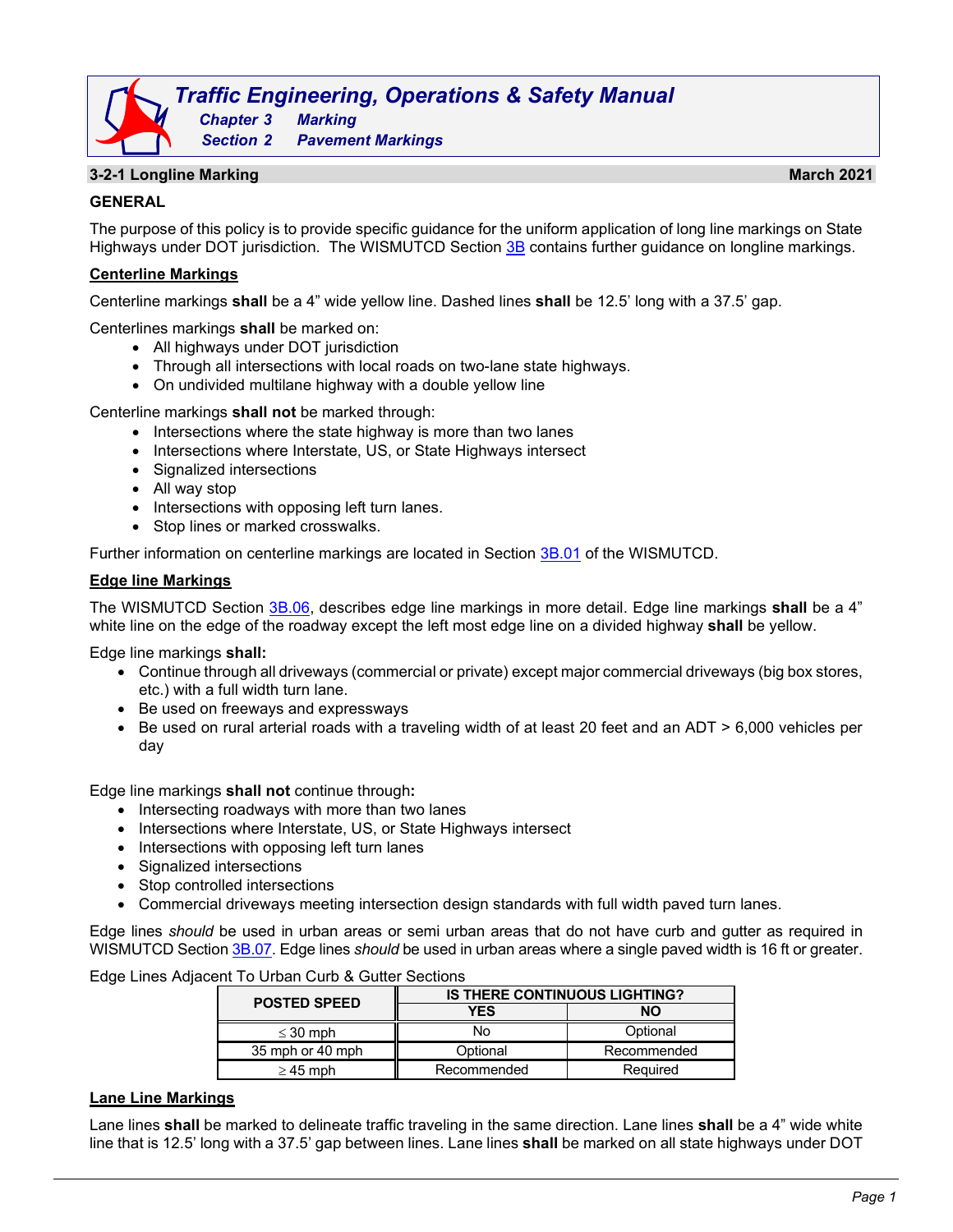jurisdiction. Lane lines **shall** be marked through minor intersections and major T-intersections on the state highways.

# **Dotted Lane Lines**

According to the WISMUTCD Section [3B.04,](http://wisconsindot.gov/dtsdManuals/traffic-ops/manuals-and-standards/mutcd-ch03.pdf) a dotted line (3' line, 9' gap) *maybe* used as a substitute lane line. This line **shall** be 4" wide and **shall** be used to separate a through lane that continues beyond an intersection or interchange from an adjacent lane under the following conditions:

- A deceleration or acceleration lane
- A through lane that becomes a mandatory turn or exit lane ([SDD 15C31 sheet b\)](https://wisconsindot.gov/rdwy/sdd/sd-15c31.pdf#1)
- Auxiliary lane
- Tapered Exit Ramps [\(SDD 15C31 sheet a\)](https://wisconsindot.gov/rdwy/sdd/sd-15c31.pdf#1)
- Parallel Exit (Deceleration) Ramps [\(SDD 15C 31 sheet b\)](https://wisconsindot.gov/rdwy/sdd/sd-15c31.pdf#1)

# **Dotted Lines**

Dotted lines "cat tracks" **shall** be added to provide guidance past exits or *may* be added through intersections on curves where the edge of the traveled lane is unclear. A dotted line *may* be continued through an uncontrolled movement of a state highway intersection with another highway. If these lines are used through an intersection they **shall** be 2' lines with a 6' gap and the same width as the line that is being extended see in [SDD 15C8 sheet](http://wisconsindot.gov/rdwy/sdd/sd-15c08.pdf#sd15c8-a) 

#### $\underline{\mathbf{c}}$ .

# **Channelizing Lines**

Channelizing lines **shall** be white and 8" in width. Channelizing lines **shall** be used in the following locations:

- In advance of an exit ramps or intersections to distinguish a lane. (3 foot line with a 9 foot gap[\) SDD 15C8-](http://wisconsindot.gov/rdwy/sdd/sd-15c08.pdf#sd15c8-a) [17 sheet b.](http://wisconsindot.gov/rdwy/sdd/sd-15c08.pdf#sd15c8-a)
- In advance of freeway route splits with dedicated lanes.
- To separate a through lane that continues beyond an intersection from an adjacent auxiliary lane between two intersections [SDD 15C8](http://wisconsindot.gov/rdwy/sdd/sd-15c08.pdf#sd15c8-a) sheet b
- Exit gore markings **shall** extend fifty feet past the unpaved neutral area and 300 feet to begin the gore line, as shown on [SDD 15C31 sheet b.](http://wisconsindot.gov/rdwy/sdd/sd-15c31.pdf#sd15c31-a)
- Entrance gore marking **shall** follow [SDD 15C31](https://wisconsindot.gov/rdwy/sdd/sd-15c31.pdf#page=1) sheet 3

Channelizing markings **shall not** be marked through:

- Signalized intersections.
- Intersections at a 4 way stop.
- Stop lines or marked crosswalks.

# **Dotted Extension Lines**

Dotted extension lines **shall** be used at roundabouts at a 2' line with a 2" gap. Dotted extension lines are 18" in width. Refer to [FDM 11-26-35](https://wisconsindot.gov/rdwy/fdm/fd-11-26.pdf#fd11-26-35) for more guidance on placement. WisDOT will maintain all dotted extension lines at a state maintained roundabout.

# **Bike Lane**

If bike lanes are marked, they are typically at least 5 ft wide, and a minimum of 4 feet from a longitudinal joint. Use a 5 foot width at 45 mph or higher. Refer to [SDD 15C29-](http://wisconsindot.gov/rdwy/sdd/sd-15c29.pdf#1)6a in the FDM. The words "BIKE LANE" or the bike symbol *maybe* used to delineate the bike lane. Signing *may* also be used to supplement the marking. The DT2500 form **shall** be completed to permit locals to install/maintain bike lanes and the DT2137 form **shall** be completed to permit the locals to install/maintain Shared Lane Markings.

The usage of green pavement marking for bike lanes or bike boxes **shall not** be allowed on state maintained roadways.

# **3-2-2 No-Passing Zone Standards March 2021**

# **GENERAL**

No-passing zones are marked and signed on state-maintained highways to indicate where a driver cannot safely complete a passing maneuver under normal light and weather conditions. Passing Zones allow the driver to make a decision based on rules of the road and circumstances, such as oncoming traffic, reduced visibility due to fog, low light, rain or smoke, turning traffic, or vehicles entering from side roads or driveways. **No-passing zones** *should not* **be marked to eliminate all possible conflicts.**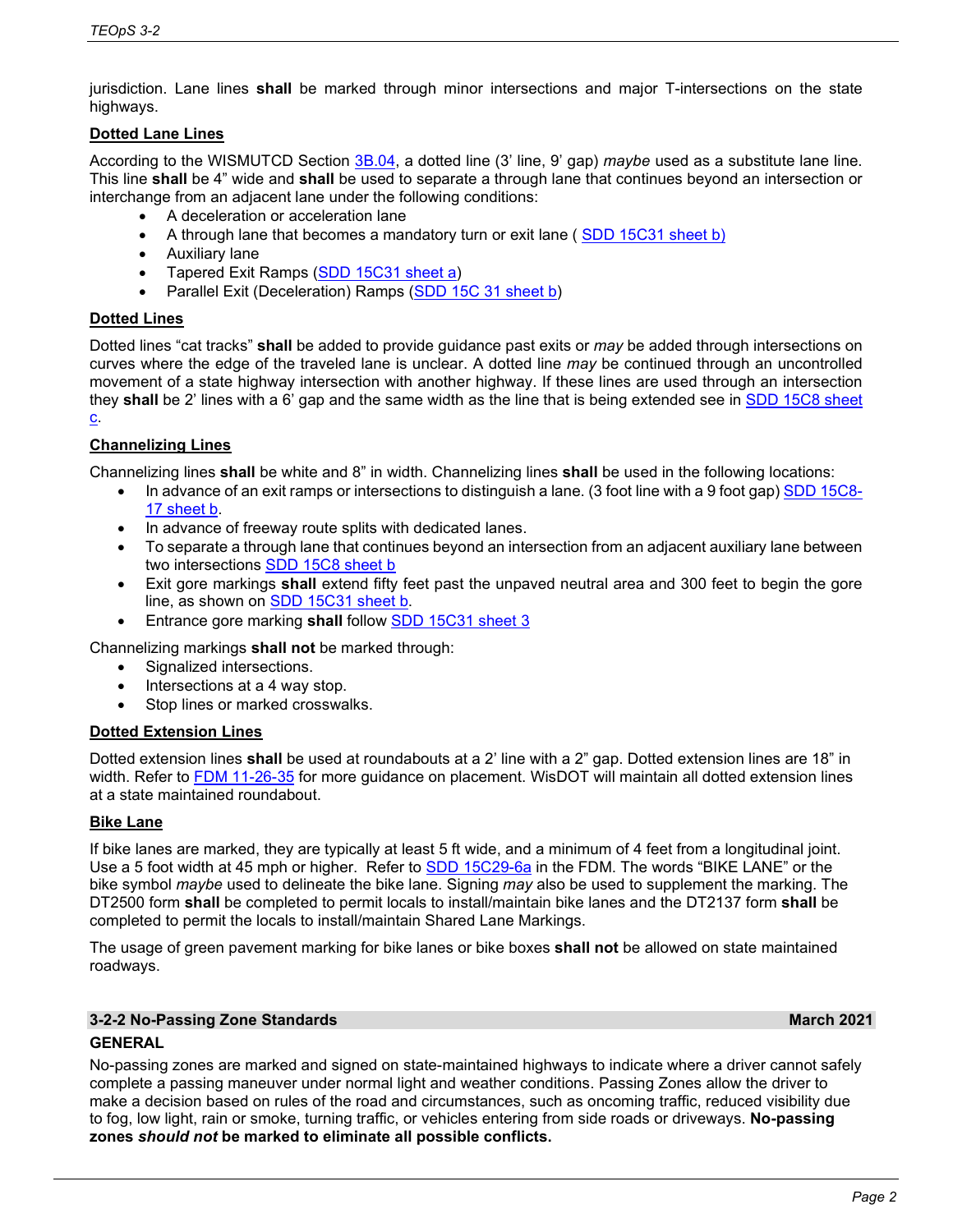However, certain conditions warrant short zones or no-passing zone extensions. Although sufficient sight distance *may* be present at these locations, the passing operation is not appropriate under state law or for safety reasons as documented in an engineering study.

[Wisconsin Statute 346.10](https://docs.legis.wisconsin.gov/1969/statutes/statutes/346.pdf) allows passing another vehicle at a rural (non-business regional, non-residential regional) intersection, unless the intersection is designated by signals, stop signs, yield signs, or warning signs. Routinely marking zones through minor intersections and/or driveways would significantly reduce legal passing areas available to the driver, increasing non-compliance and unsafe passing in less favorable locations where adequate sight distance *may not* be available.

# **SIGHT DISTANCE**

Each Region has a No-Passing Zone Sight Distance Map or spreadsheet listing the sight distance criteria on on state-maintained highways. Typical sight distances are shown in the following table, but other criteria such as ADT or geometrics *may* change or alter those requirements.

| Posted Speed Limit | No-Passing Zone Sight Distance |        | Minimum Distance Between Zones |        |
|--------------------|--------------------------------|--------|--------------------------------|--------|
| (MPH)              | (mile)                         | (feet) | (mile)                         | (feet) |
| 25-30              | 0.10                           | 528    | 0.10                           | 528    |
| $35 - 40$          | 0.13                           | 686    | 0.10                           | 528    |
| 45-50              | 0.16                           | 845    | 0.13                           | 686    |
| 55                 | በ 21*                          | .110*  | 0.15                           | 792    |

**Table 1**. Sight Distance

\* When authorized by the designated Regional Signing/Marking Engineer, the 55 MPH No-Passing Zone, sight distance *may* **be increased from 0.21 to 0.26 miles** on certain higher volume highway segments, due to higher frequency of crashes and/or a demonstrated history of excessive speeding above the posted limit.

# **REQUIRED EQUIPMENT**

- 1. Use two vehicles that provide a target on the lead vehicle 42 inches above the roadway. The observer's eye in the trailing vehicle **shall** be 42 inches above the roadway. Whatever type of target is used, it **shall** have a sharp cutoff when it disappears and appears.
- 2. A Distance Measuring Instrument (DMI) **shall** be used and **shall** have an accuracy of at least 10 feet per mile. The DMI **shall** decrease the measured distance when the vehicle backs up.
- 3. Two-Way communication equipment is required for the two vehicles.
- 4. At a minimum, a full-width flashing yellow light bar with 360-degree visibility **shall** be used. Additional signs and flashing lights on the vehicles are recommended.

#### **CRITERIA FOR LOCATING AND MARKING NO PASSING ZONES**

- Prior to beginning work on locating no passing zones, the project engineer or Region Signing/Marking Engineer **shall** be contacted to determine if there are any special no-passing zones to mark under the contract.
- Follow the no passing zone sight distance shown in Table 1.
- The termini of no-passing zones **shall** be established to an accuracy of +/- 50 feet (0.01 mile).
- When the distance between two successive no-passing zones is less than the minimum distance shown in Table 1, connect the two zones.
- For roadways with speed limit changes, the proper no-passing zone sight distance in Table 1 **shall** be maintained.
	- Posted speed limit is increasing:
		- When the lead vehicle reaches the increased speed sign, the trail vehicle would back up until the appropriate no-passing zone sight distance is achieved.
	- Posted speed limit is decreasing:

When the trail vehicle reaches the decreased regulatory speed sign, the lead vehicle would back up until the appropriate no-passing zone sight distance is achieved.

• On horizontal curves, no part of the line of sight **shall** extend outside the shoulder (see Figure 1). No passing zones **shall** be located and marked on the inside radius of horizontal curves. If the horizontal curve requires a No Passing Zone, the starts and ends of the zones **shall** be recorded in the cardinal direction.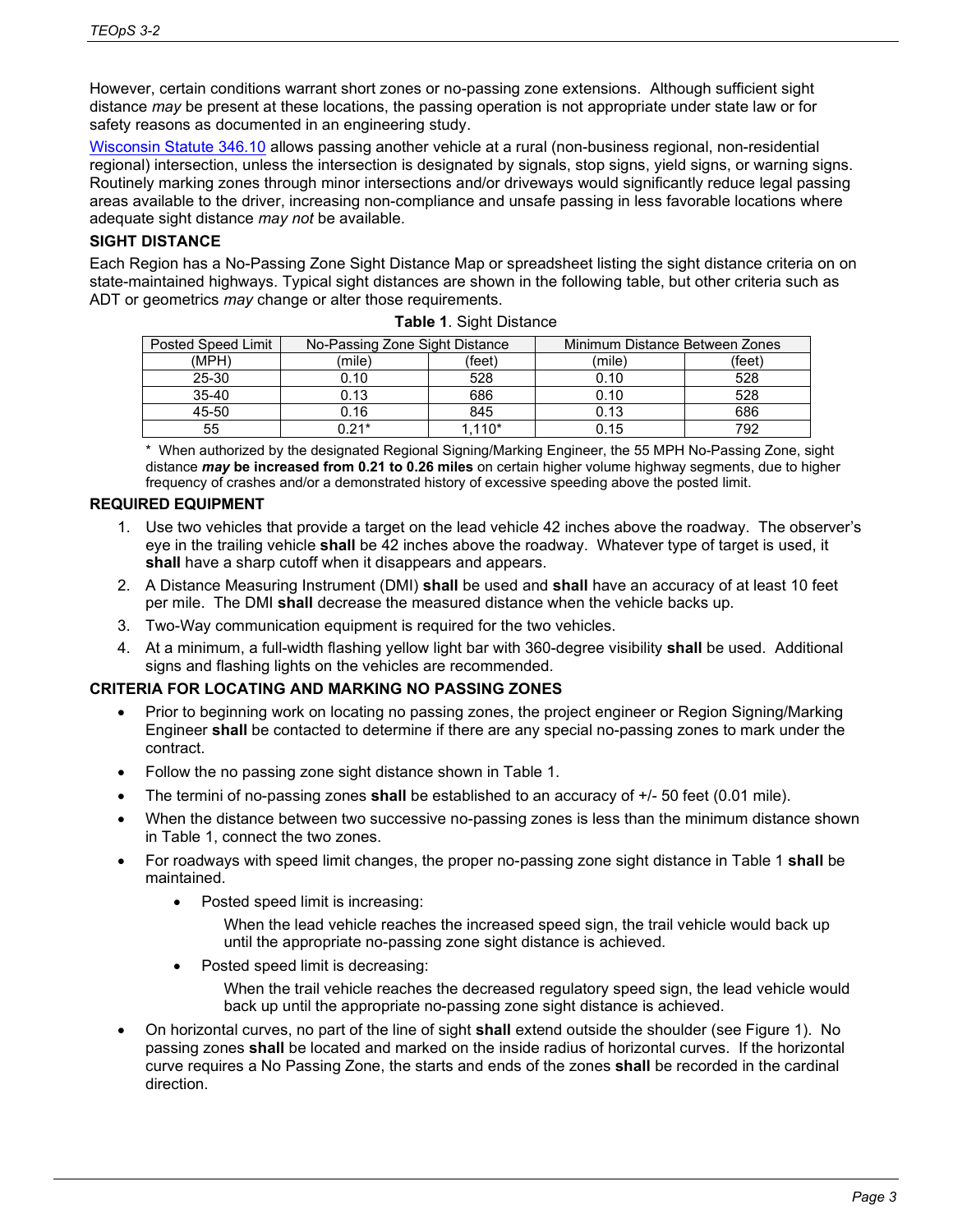**Figure 1.** Horizontal Curve



• On vertical curves, whenever the target light disappears from sight, the crew **shall** check for blind spots. For a crest vertical curve, if the target light on the lead vehicle goes out of sight, the trail vehicle parks at the base of the hill. The lead vehicle **shall** back up to reveal a full silhouette of the rear of the car (from the bottom of the bumper up). Once the trail vehicle sees the full silhouette of the lead vehicle, the trail vehicle **shall** back up to establish the sight distance between the 2 vehicles before marking the roadway (see Figure 2).



**Figure 2.** Crest Vertical Curve

• For sag vertical curves, if the target on the lead vehicle goes out, the lead vehicle **shall** stop at the base of the hill or in the sag. The trail vehicle **shall** pull forward until they see a full silhouette of the lead vehicle. Once the trail vehicle sees the full silhouette of the lead vehicle, the lead vehicle **shall** pull forward to establish the sight distance between the 2 vehicles before marking the roadway (see Figure 3).



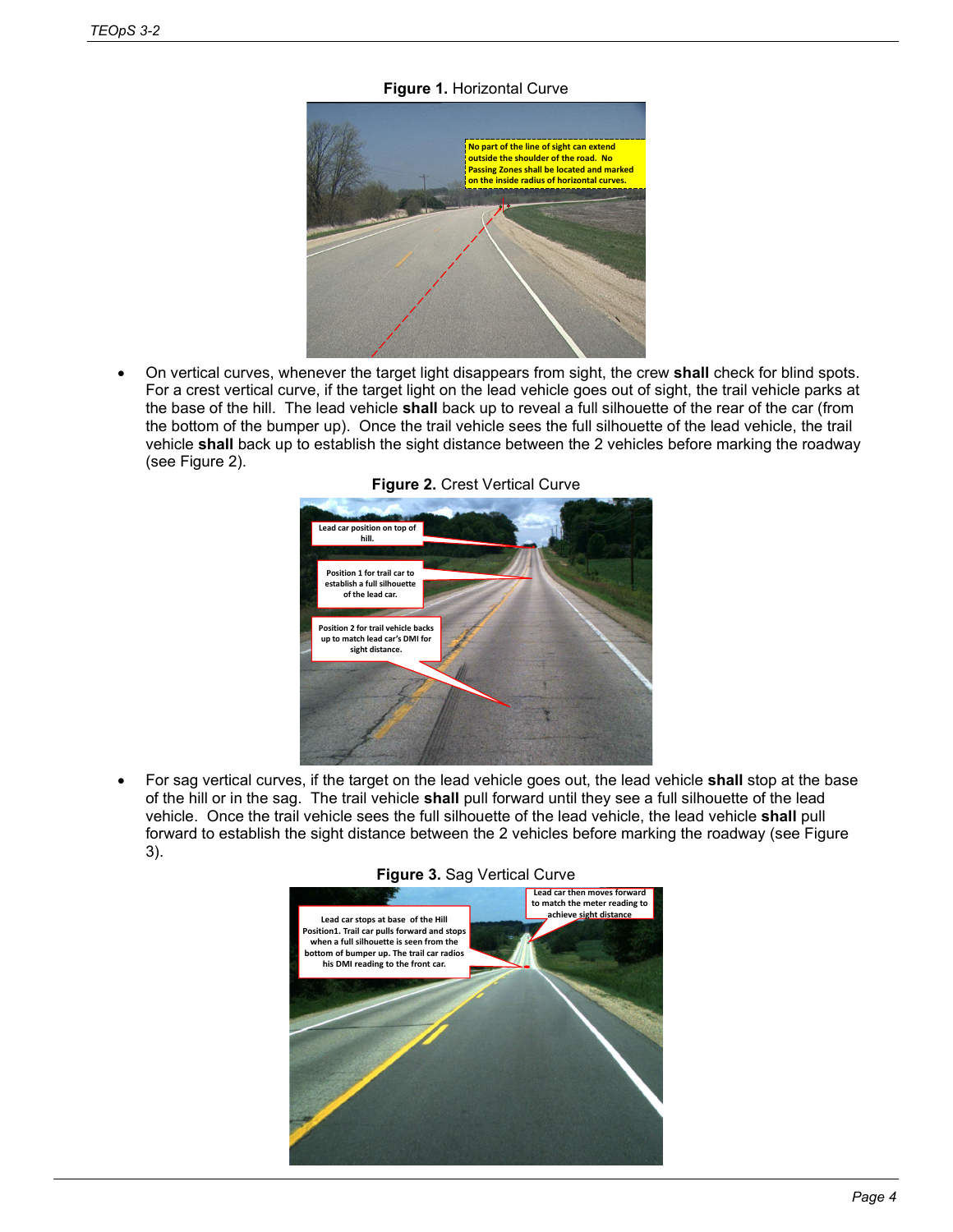- If the no passing zone is less than 500 feet in length, the zone **shall** be extended to 500 feet by lengthening the zone at its beginning in each traffic direction.
- The correctness of no-passing zones leading into and out of the project limits **shall** be checked. Ensure that the minimum distance between zones and the sight distance are checked.

#### **MARKING MATERIAL**

The beginning and end of all no-passing zones **shall** be marked on the roadway with T's and dots. T's and X's **shall** be 12" X 12" and 2" stroke. Dots **shall** be 3" - 4" in diameter. Use white spray paint (for asphalt) and black spray paint (for concrete) that will be readily visible after one year of application.

#### **RECORDING OF NO PASSING ZONES**

Use [DT2124](http://www.dot.wisconsin.gov/forms/docs/dt2124.doc) to record the No Passing Zones. Include the following data on the No Passing Zone Log Sheets:

- $\bullet$  Log all starts and ends in miles to the nearest 1/100<sup>th</sup> of a mile.
- The beginning and ending of both no-passing zone line in the cardinal direction.
- The sight distance and speed criteria for each zone.
- The location of landmarks (intersecting U.S., State and County trunk highways, bypass lanes, truck climbing lanes, passing lanes, county boundary lines, railroad crossings, and starts and ends of bridges).

# **NO-PASSING BARRIER LINE CRITERIA**

- 1. No-passing barrier lines, 500 feet in length, **shall** be marked on an undivided STH approach in the following intersection situations:
	- The STH traffic is controlled by a stop sign.
	- The intersection with the STH is controlled by a signal.
	- The intersection with the STH is controlled by a roundabout.
	- At a T-intersection with a standard bypass lane that allows vehicles proceeding straight to pass to the right of a left turning vehicle without leaving the paved portion of the highway as per [SDD 15C8-b,](http://roadwaystandards.dot.wi.gov/standards/fdm/SDD/15c08.pdf#1) a 500-foot barrier line **shall** be installed prior to the start of the bypass taper.
- 2. A no-passing barrier line **shall** be marked in the following non-intersection situations:
	- In advance of a divided highway illustrated on **SDD 15C21**.
	- In advance of a painted median island illustrated [SDD 15C18.](http://roadwaystandards.dot.wi.gov/standards/fdm/SDD/15c18.pdf#sd15c18)
	- Bridges having a width less than 24 feet shown on [SDD 15C6.](http://roadwaystandards.dot.wi.gov/standards/fdm/SDD/15c06.pdf#sd15c6)
	- Railroad grade crossings shown on [SDD 15C9.](http://roadwaystandards.dot.wi.gov/standards/fdm/SDD/15c09.pdf#1)
	- Passing/Truck Climbing Lanes illustrated on the **SDD 15C8-c** and **SDD 15C8-d**, A bypass lane for an intersection is **not** considered a passing lane under this guideline.
	- Any stretch of undivided 4 lane roadways **shall** have the opposing lanes designated by a double yellow barrier line for its entire length and start the barrier lines of 500 feet before the approaches to this section.

# **SPECIAL NO PASSING BARRIER LINES**

The specific characteristics and factors leading to the increase or decrease of the No-Passing Zone sight distance from the DOT 55 MPH standard of 0.21 mile, *should* be documented in the Region. If there is a justified special zone, the traffic engineer shall give the crew locating no passing zones specific directions as to where barrier lines are to be placed. Special zones may include:.

- Any intersection justified by an engineering study, appropriate reasons include a crash history related to passing maneuvers or demonstrated operational problems. illustrated on the [SDD 15C8-13b](http://roadwaystandards.dot.wi.gov/standards/fdm/SDD/15c08.pdf#1)
- In low speed urban areas, double yellow barrier lines *may* be placed when justified by an engineering study. Criteria for the engineering study include curb and gutter, reduced speed, parking allowed, poor stopping sight distance, closely spaced driveways or intersections, and high pedestrian volumes. The double yellow lines *should* be installed from the start of the curb and gutter to the end of curb and gutter through the urban area. When urban double yellow lines are used, 500-foot barrier lines **shall** be placed on the approaches to this special layout, unless a longer no-passing zone takes precedence.
- At a T-intersection that allows vehicles proceeding ahead to legally pass to the right of a left turning vehicle without leaving the paved portion of the roadway, a 500-foot barrier line prior to the start of the bypass taper will be optional based on engineering judgment.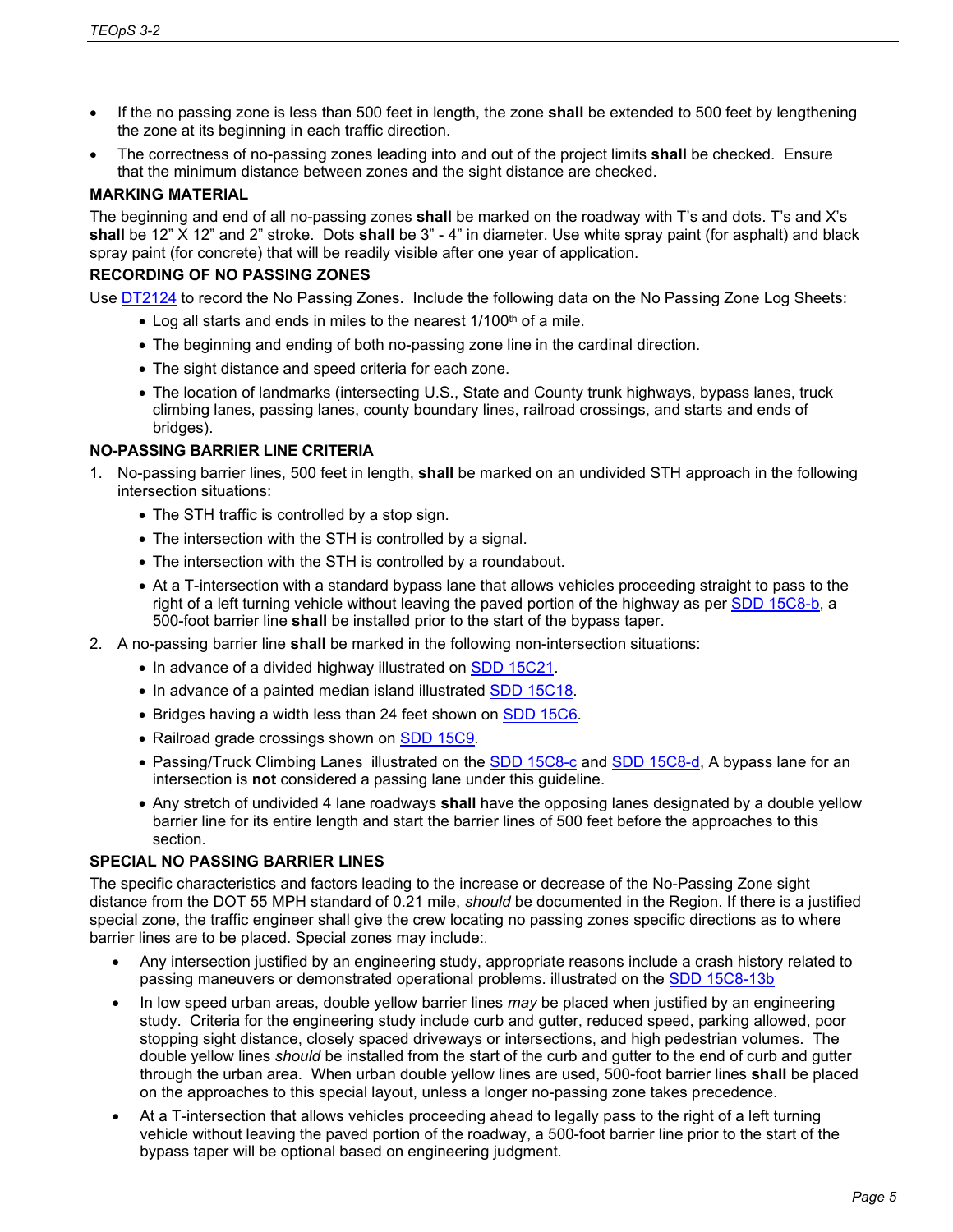# **SIGNING**

A No-Passing Zone pennant sign (W14-3) **shall** be installed as required in [TEOpS 2-3-38,](https://wisconsindot.gov/dtsdManuals/traffic-ops/manuals-and-standards/teops/02-03.pdf#2-3-38) supplementing zones established under this guideline. This sign **shall** be placed no more than 50 feet from the start of the no-passing barrier line unless it's impossible due to location on a bridge deck or other exception.

# **3-2-3 Special Marking April 2022**

# **GENERAL**

Special pavement markings consist of arrows, symbols, words, stop lines, crosswalks, diagonals, and aerial/vascar enforcement markings. These markings *may* be used to supplement signing. When used, they **shall** conform to the requirements in Section [3B](https://wisconsindot.gov/dtsdManuals/traffic-ops/manuals-and-standards/wmutcd/mutcd-ch03.pdf) of the WISMUTCD and the following guidelines.

# **POLICY**

Most special markings **shall** be white and reflective.

# **Arrows**

In general, arrows are used to supplement signing. There are 3 main types of arrows that WisDOT uses:

- 1. *Lane Control Arrows*
	- To supplement signing for complicated lane assignments and turn lanes. For mandatory turn lanes, the installation of arrows are required, per [SDD 15C8](http://wisconsindot.gov/rdwy/sdd/sd-15c08.pdf#1) sheet b
- 2. *Wrong Way Arrows (Type 4)*
	- On any freeway off-ramp with high crash rates or unusual or poor geometrics.
	- Intersections or ramps with demonstrated problems of wrong way driving.
- 3. Lane Drop Arrows (Type 5)
	- On any lane drop with high crash rates.

Use [SDD 15C7 sheet c and d](http://wisconsindot.gov/rdwy/sdd/sd-15c07.pdf#sd15c7-b) for the size and shapes of these markings.

# **Words**

Words currently allowed by WisDOT can be found on **SDD 15C7** sheets a and b All words *should* be used at a site with a documented safety problem and discussed with the regional traffic engineer.

- The word, "ONLY", *may* only be used with singular Type 1 or Type 2 lane use arrows. The word, "ONLY", **shall not** be used in a two-way left turn lane.
- The word, "SCHOOL", either single or dual lane marking, **shall** only be used when one of the following criteria applies:
	- $\circ$  In advance of a marked crosswalk, which is typically monitored by a school crossing guard.
	- o At a mid-block or uncontrolled intersection. The requestor **shall** be responsible for maintenance of the "SCHOOL" marking in combination with the crosswalk marking. This **shall** be documented on the application/permit form, DT2136 and the crosswalks policy under the "Type of Crosswalk Marking, Other". The required detail **shall** comply with [SDD](http://roadwaystandards.dot.wi.gov/standards/fdm/SDD/15c07.pdf#1)  [15C7.](http://roadwaystandards.dot.wi.gov/standards/fdm/SDD/15c07.pdf#1)
	- o Should not be installed in a parking lane.
- "BIKE LANE" **shall** only be used with a signed bike lane.
- "YIELD" **may** only be used at roundabouts where there is a documented safety issue.
- The word, "OK", **shall not** be used on any state maintained highways.

# **Symbols**

Symbols **shall** conform to the [SDD15C7 sheet a](http://wisconsindot.gov/rdwy/sdd/sd-15c07.pdf#1) and **shall** only be used when the following criteria applies:

- At a site with a documented safety problem.
- Supplement to regulatory signage.
- At the discretion of the regional traffic engineer.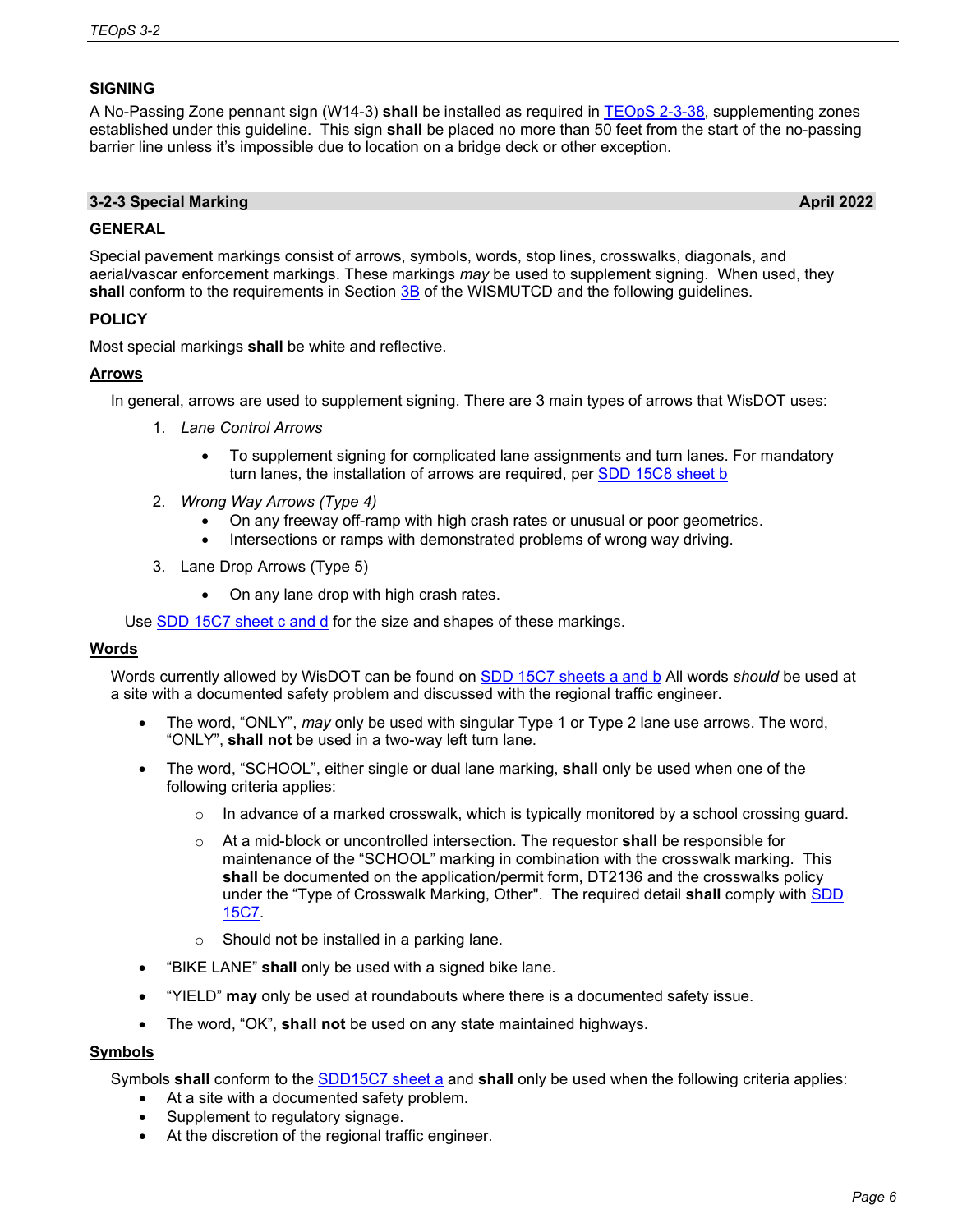# **Chevron/Diagonal Markings**

Chevron/Diagonal markings provide added emphasis to the neutral area where driving is discouraged. Chevron markings *may* be applied at gores., refer to the FDM [SDD 15C 31 sheet a and b](https://wisconsindot.gov/rdwy/sdd/sd-15c31.pdf#1) Yellow diagonal markings may be used in medians, refer to SDD 15C18 and SDD 15C21

#### **Stop Lines**

Stop lines indicate where vehicles are required to stop at intersections. Stop lines are not required at all intersections, but *may* be desired if:

- An approach to a signalized intersection where detection is installed and stopping at a certain point *may* enhance the operation.
- Intersection approaches with unusual geometrics such as large skew angles or non-symmetric approaches.
- Complex multilane approaches.
- An approach to an intersection with the STOP sign installed well in advance of the desired stopping point because of curb radii.
- In advance of a marked or unmarked crosswalk with significant pedestrian volumes.

For placement of stop lines refer to [SDD 15C33.](http://wisconsindot.gov/rdwy/sdd/sd-15c33.pdf#sd15c33) If the stop lines are required by the department, the Department will maintain the markings. All other stop lines and crosswalks *may* be marked by contract at the request of the municipality with the understanding that the local agency assumes responsibility for the maintenance.

#### **Crosswalks**

Crosswalks mark the path at which pedestrians *should* cross the roadway by delineating paths on approaches to and within signalized intersections, and on approaches to other intersections where traffic stops. As a secondary purpose, crosswalk markings *may* also serve to alert drivers of a pedestrian crossing point without signal or stop control. At non-intersection locations, crosswalk markings legally establish the crosswalk.

The Department policy for installation of crosswalks is as follows:

- Crosswalk markings *should* be installed at signalized intersections where pedestrian signal indications are present and at locations where there is a signed school crossing.
- Crosswalk markings *should not* be installed at non-intersection, mid-block locations or urban locations where posted speed limits are 45 MPH or more, unless traffic controls (all-way stop, signal, roundabout) or crossing enhancements (curb bump outs, median divider island, etc.) are present.
- Non-intersection crosswalk markings **shall not** be permitted at rural locations with a posted speed limit of 45 MPH or more. Exceptions *may* include trail crossings where advance warning signs are present.
- A permit for crosswalk markings *should not* be approved if a sidewalk or trail approach and/or ADAcompliant curb ramps (where there is curb) do not currently exist or are planned outside the roadway limits on both sides of the crosswalk approach. Per approval of the Region Traffic Engineer, the local government *may* be permitted to maintain existing crosswalk markings without sidewalk and/or ADA-compliant curb ramps as long as the local unit of government agrees to become compliant with the next highway project (regardless of sidewalk or curb work) or local sidewalk project.
- A permit for crosswalk markings **shall not** be approved unless parking is prohibited within 15 feet of the near limits of the crosswalk, as referenced in Wisconsin State Statute 346.53(5).

# **Crosswalk Type Selection**

There are 2 types of crosswalks that WisDOT allows as shown in Figure 3B-19 of the WISMUTCD

- Two 6" Transverse Lines at all intersections
	- o Preferred method due to:
		- Reduced maintenance cost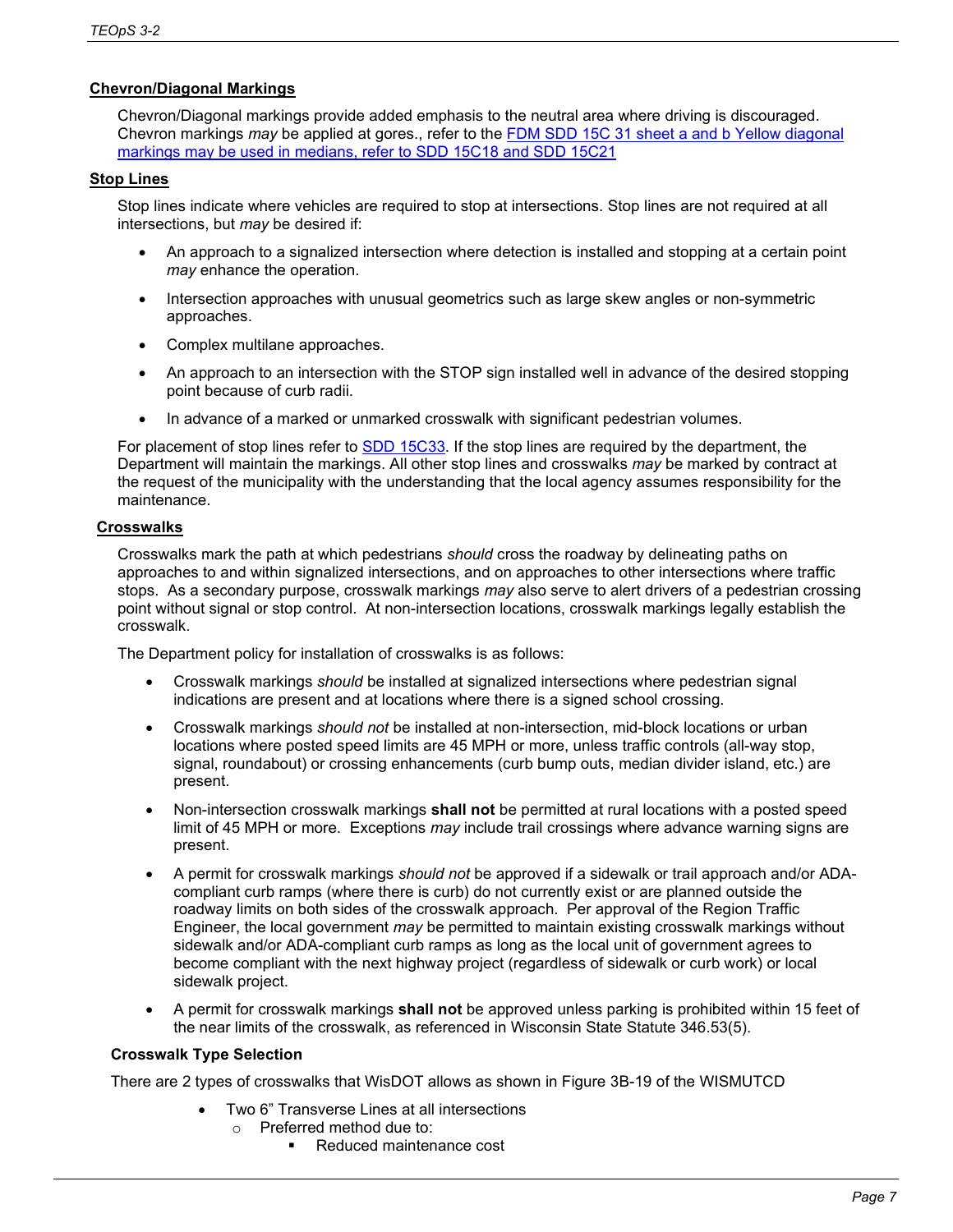- Less marking area to become slippery and cause problems
- Reserve ladder bar for the areas with safety issues
- 24" Ladder Pattern
	- o Midblock crossings
	- $\circ$  Multi-lane roundabouts where there is a high presence of pedestrians during peak hours or a demonstrated operational or safety issue. Consult the Region Traffic Engineer and Bike/Ped Coordinator for concurrence.



Crosswalk markings *should* be placed as nearly perpendicular as possible to the direction of travel on the roadway. The following form needs to be completed to permit a municipality to install and maintain a crosswalk DT2136. A signed copy of the permit **shall** be sent to the local unit of government and a copy shall be filed in the Region office.

# **Special Marking Treatments for Crosswalks**

FHWA has published an official WISMUTCD Ruling, dated August 15, 2013 that allows subdued-colored aesthetic pavement treatments between legally marked transverse crosswalk lines. However, the following criteria **shall** apply:

- The colored pavement treatment **shall not** be made of retroreflective material.
- Transverse crosswalk lines **shall** delineate the edges of the crosswalk and **shal**l be 2-6" white transverse lines.
- Examples of acceptable aesthetic pavement treatments include brick lattice patterns, paving bricks, paving stones, cobbles or other types of paving. All treatments cannot impede wheelchair pedestrians.
- Examples of acceptable colors for aesthetic pavement treatments are red, rust, brown, burgundy, clay, tan or similar earth tone equivalents.

# **Funding**

Funding for new crosswalk markings, replacement of existing crosswalk markings or new and replacement colored pavement treatments, is entirely the responsibility of the local government permittee except as following:

As part of a highway improvement (new or altered pavement surface) project, funding of the initial installation and/or colored pavement treatments may be included in the project cost without local participation. Routine maintenance of the crosswalk markings between successive improvement projects shall be entirely the responsibility of the l permittee.

At signalized intersections with pedestrian signals and at roundabouts, regions have discretion to maintain the crosswalk marking where sidewalks and ADA compliant ramps are present.

If the local unit of government desires any marking beyond the standard 6" wide lines, the maintenance of the marking or colored pavement is borne by the local unit of government.

# **Aerial Enforcement and Vascar Enforcement Bars**

Aerial and Vascar Enforcement Bars are transverse markings placed on the roadway to assist law enforcement agencies in the enforcement of speed regulations. These markings are a series of two to five bars with a center-to-center spacing of 660 ft. and **shall** conform to the [SDD15C14.](http://wisconsindot.gov/rdwy/sdd/sd-15c14.pdf#sd15c14)

- Aerial –These lines are utilized by airplane to determine vehicle speeds from the air.
- VASCAR (Visual Average Speed Computer and Recorder) These lines are utilized at ground locations for speed monitoring and verification of distance traveled.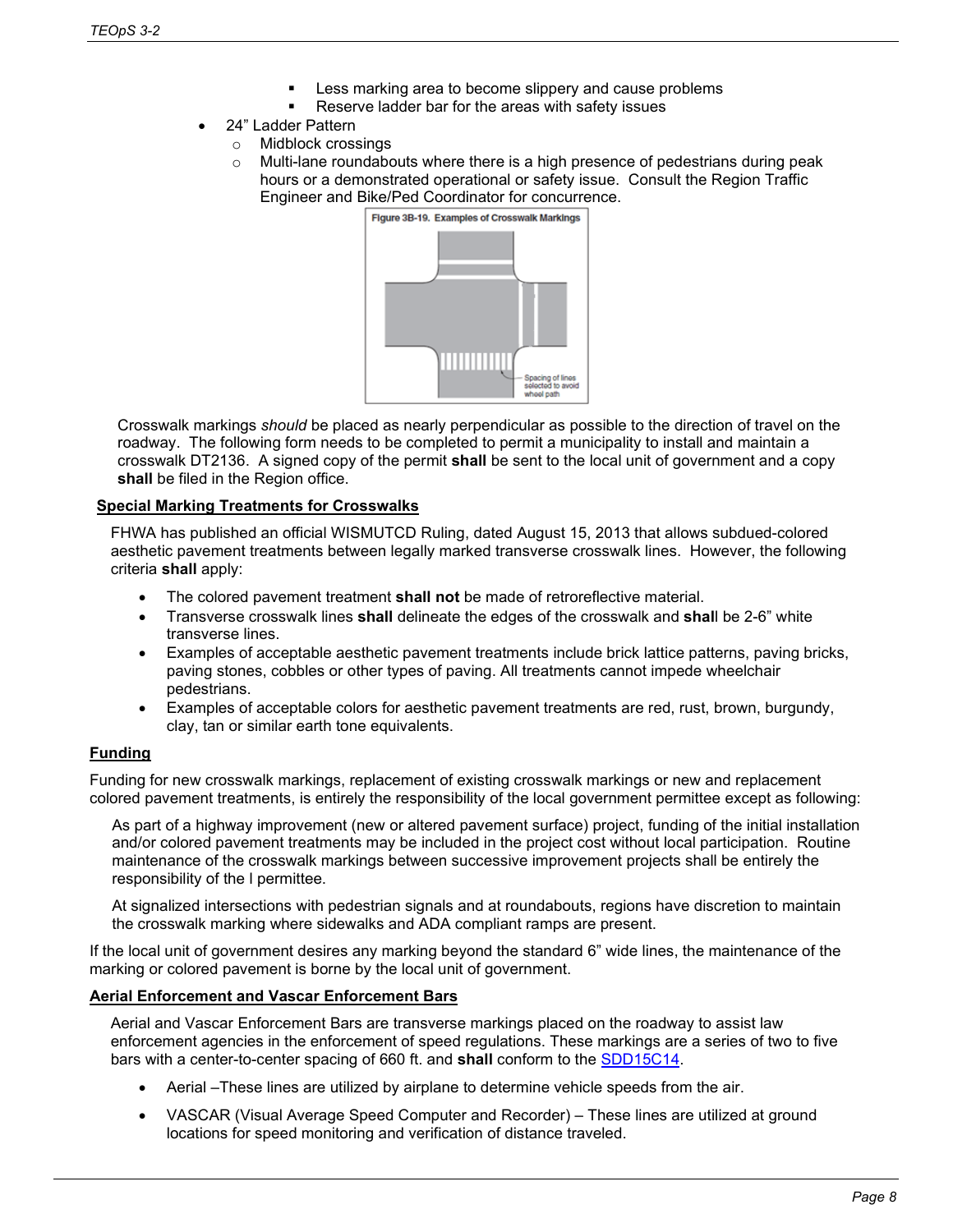Wisconsin State Patrol is the authority on these markings in cooperation with the Division of Transportation System Development to determine the quantity and locations of these markings for the use on state trunk system. Wisconsin State Patrol will notify the Regional traffic office for new locations that are needed or those that need to be remarked. Actual marking of the lines will be done by the Special Marking Contractor as the work schedule permits. A representative of State Patrol **shall** mark the locations of the lines with a small paint stripe prior to placing markings. A car can be provided by State Patrol for Traffic Control during the marking process, if the project engineer deems it necessary.

#### **Parking on State Highways**

Parking on State Highways is not encouraged due to the impacts on traffic flow, safety, highway operations, and maintenance. Parking on State Highways is only allowed when a municipality agrees to establish **and** maintain the parking lanes.

This policy is consistent with provisions o[f Section 86.32\(4\)](https://docs.legis.wisconsin.gov/statutes/statutes/86/32) of the Wisconsin State Statutes for connecting highways, section 3B.19 of the Wisconsin MUTCD, MUTCD Part 8, and FDM Chapter 17.The Region, after Regional Traffic Engineer review, *may* issue a permit or sign an agreement with local municipalities to allow the marking of parking spaces on the state highway. Installation and marking of parking spaces *may* appear in contracts for state highway work after a project agreement with local cost participation is finalized. Parking space shall follow SDD 15C36.

#### **Parking Restrictions**

Yellow curb markings *may* be installed on state highways to restrict parking. Yellow curb markings **shall** be accompanied by No Parking Signs or covered in State Statute 346. WisDOT will not pay for or maintain these markings.

# **Corrugated Median**

Corrugated medians are used to delineate the raised section of a median. If the raised part of the median is separating opposing directions of traffic it should be painted in a set of double yellow solid lines on both sides of the median and the raised part of the median may be painted in yellow. If the raised part of the median is separating traffic in the same direction of traffic a double set of while solid lines shall be used and the raised part of the median may be painted in white.

#### **Railroad markings**

Railroad markings **shall** follow SDD 15c9 and include the RR, X and 3 stop bars. The RR is set before the X to reduce the amount of wear on the marking from traffic. Railroad insurance is required if you are painting any part of the railroad marking.

#### **Outfall markings**

Outfall markings are white 8" x 8" Epoxy squares. Follow SDD 8d15 for placement.

# **3-2-4 Island Marking March 2019**

# **PURPOSE**

This policy explains the concept of how islands **shall** be marked consistent with WISMUTCD Section [3B.23](https://wisconsindot.gov/dtsdManuals/traffic-ops/manuals-and-standards/wmutcd/mutcd-ch03.pdf)

# **POLICY**

Channelizing lines **shall** be placed upstream and adjacent to islands. The color of the pavement marking adjacent to the island **shall** be indicative of the function of the island.

- If an island separates traffic flowing in the same direction, such as a right or left turn island, the pavement markings along the island **shall** be white.
- If an island separates opposing traffic, such as a median island, the pavement markings **shall** be yellow.

Channelizing lines *may* be extended to address a demonstrated problem.

Refer to [SDD 15C18](https://wisconsindot.gov/rdwy/sdd/sd-15c18.pdf#sd15c18) and 15C27 for details on how to mark a Turn Lane Island, Median, and Corrugated Median